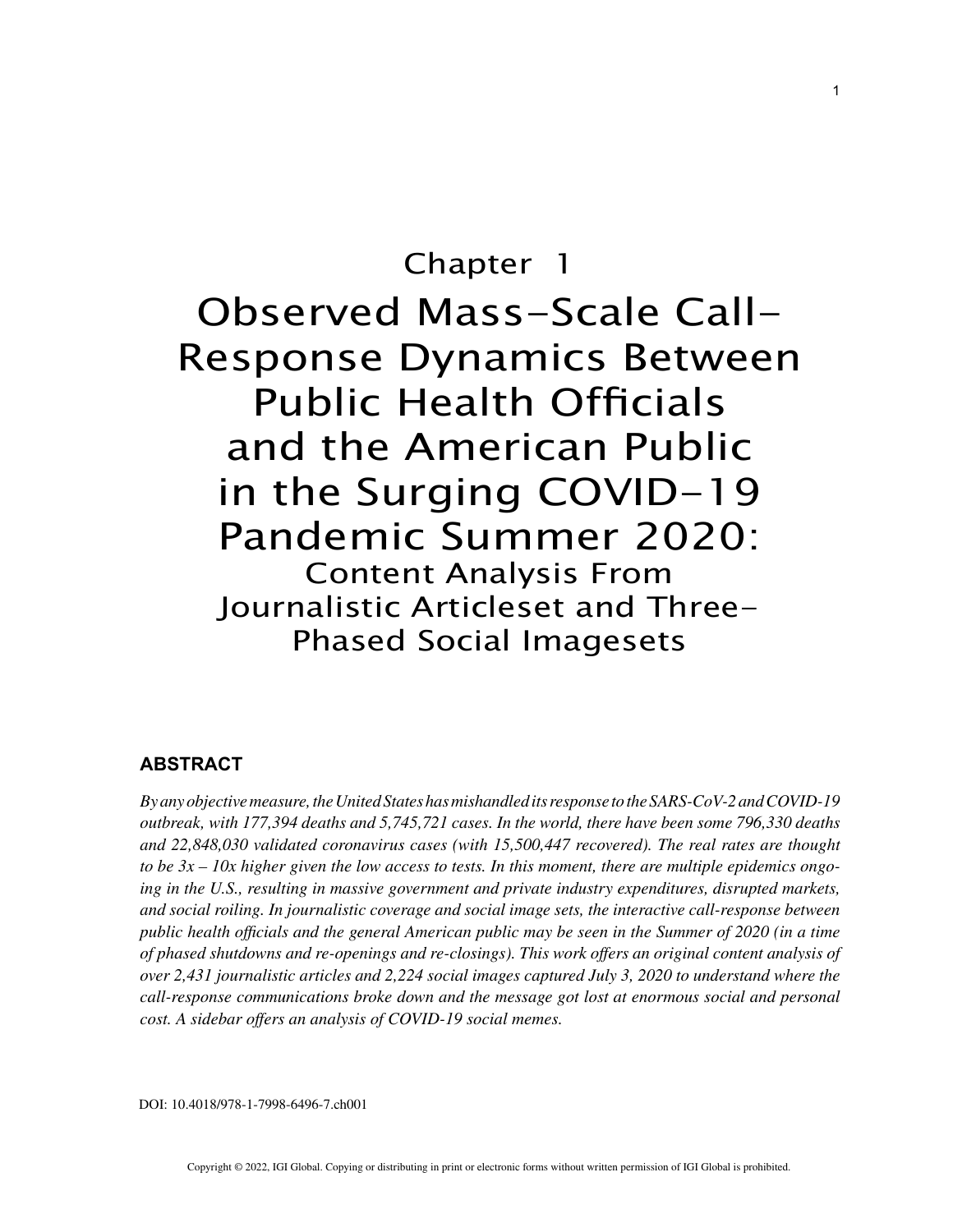### **INTRODUCTION**

The emergence of SARS-CoV-2 (the human-transmissible pathogenic virus that leads to COVID-19) took the world by storm in early 2020, when it apparently jumped from exotic food animals (from an animal wet market in Wuhan, People's Republic of China), into humanity. From there, it rapidly spread around the world. Even though early information about its genetic makeup was shared globally by Chinese authorities, research scientists, physicians, public health professionals, and others have been working around the clock to better understand this virus and its many manifestations in people. In such times when professionals themselves are making discoveries, the general public itself may not have actual fact-based points-of-reference. Their pandemic sensibilities may be informed by Hollywood and hearsay. The general public may have problems vetting the information they are getting, and they are getting information from a variety of disparate sources, with only some reputable and more comprehensive. In such contexts, there has to be reliance on others' expertise and authority, which may be difficult if there is not a history of prior trust. In August 2020, the U.S. is about eight months into the SARS-CoV-2 / COVID-19 pandemic. There are multiple pandemic epicenters ongoing stateside. This begs the question of what may have gone wrong in the public health response and the actions of the general public.

This work takes an original approach by using a generic call-response analysis to study messaging between public health officials and the general U.S. public. A simple conceptualization is that the public health officials and their proxies (medical professionals, scientists, and others) put out a "call" for the public to lock-down, social distance, clean hands, wear masks, and take other precautions. The "response" from the general public should be general following, so as to protect their own health and that of others (and the One Health of animals and the environment). That is all in theory and clearly not in practice.

A general call-response dynamic is depicted which shows an initial call or failure to call…and then a response. (Figure 1) Optimally, if the call is legitimate, and the message recipients are able to receive the information accurately, and the impetuses to action are clear, then the proper responses should be awareness, affirmation, and proper action-taking. Any of the other responses in Time 2 would be inappropriate to a legitimate call. Any counter-actions would not be appropriate. There are various potential points of failure in this exchange, however. And it is generally assumed that with a population of any particular threshold size, there will be detractors, and some of that population are malicious bad actors. It is possible that the percentage of such detractions may be a constant proportion of the population, or it may be a changing proportion.

To be clear, while "call" might suggest a "vocalization," in the natural environment (such as between animals to communicate threat and warning, mating or sexual interest, familial ties, and others), these public health officials' "calls" can come in various forms: press conferences, interviews, published reports, data tables, data visualizations, public service announcements, mass media coverage, social media messaging, and other messages. The calls may be subtle or forthright, indirect or direct. The calls and responses are not mono-directional but multi-directional. Calls are fit-to-purpose, so they are strategic to elicit particular awareness and behavioral responses. The "calls" from the American general public may come in various forms, too: demonstrations in public spaces, various forms of social unrest (including violence and sabotage), letters to government officials, interviews with mass media, social media releases, self-created videos, and other communications. The environment is not about turn-taking but has more of a tone of a free-for-all with signal mixed in with the noise at any time. A visual depiction of the call-response dynamic may be seen in Figure 2.